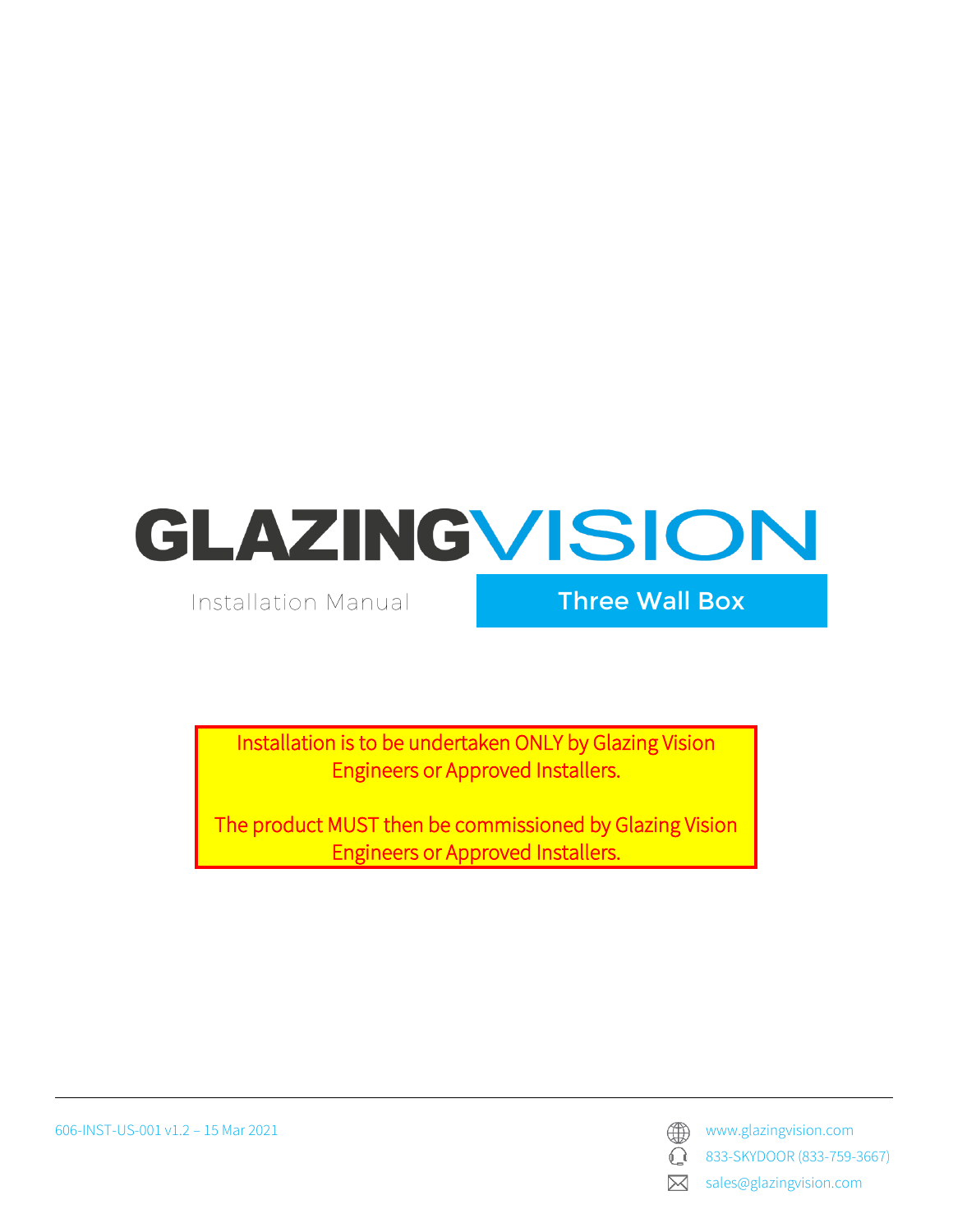### **Contents**

| Section Description           | Page           |
|-------------------------------|----------------|
| Introduction                  | 3              |
| Safety Information            | $\overline{4}$ |
| Pre-Installation Preparation  | 6              |
| Fitting the Lifting Equipment | 8              |
| Installation Procedure        | 9              |
| Interior Finishing            | 11             |
| Commissioning                 | 12             |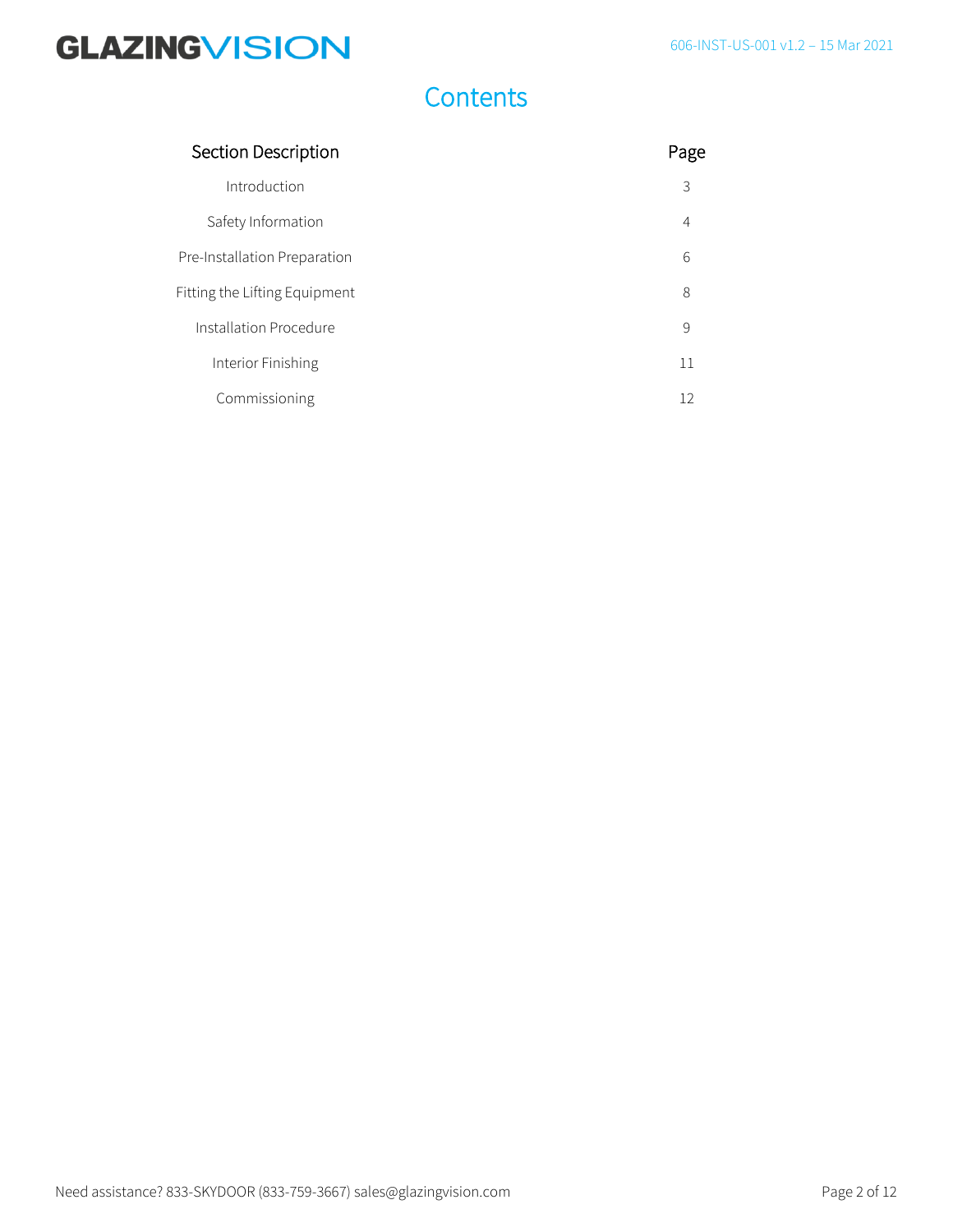### **Introduction**

Thank you for purchasing a Glazing Vision Three Wall Box. In order to ensure that it gives you many years of service it is important that before commencing any work you read these instructions fully and ensure that they are strictly followed for a successful and trouble free installation.

We recommend that the installation should be undertaken by Glazing Vision Engineers or Approved Installers (installers that have attended a Glazing Vision Installation training course for this product and carry 'Approved Installer' status). This will ensure a reliable product and enable the property owner to benefit from the full 10 year warranty on the product. It should be noted that an installation by non-approved installers will result in a reduced warranty period of just 2 years.

By following the correct installation procedure, a reliable and high performing end result is guaranteed. The critical operations that can lead to problems if not done correctly are the lifting, preparation of the curb and supporting structure, and ensuring the correct line and level when mounting. Taking the time to carry out these operations correctly will ensure that the product does not twist or distort and allow the installed product to move freely and unimpeded with minimum load on the mechanisms and no undue stresses in the frame or glass.

Care should be taken when working on the product, avoiding accidental damage and ensuring operational reliability.

Should you have any queries beyond this manual please do not hesitate to contact Glazing Vision.

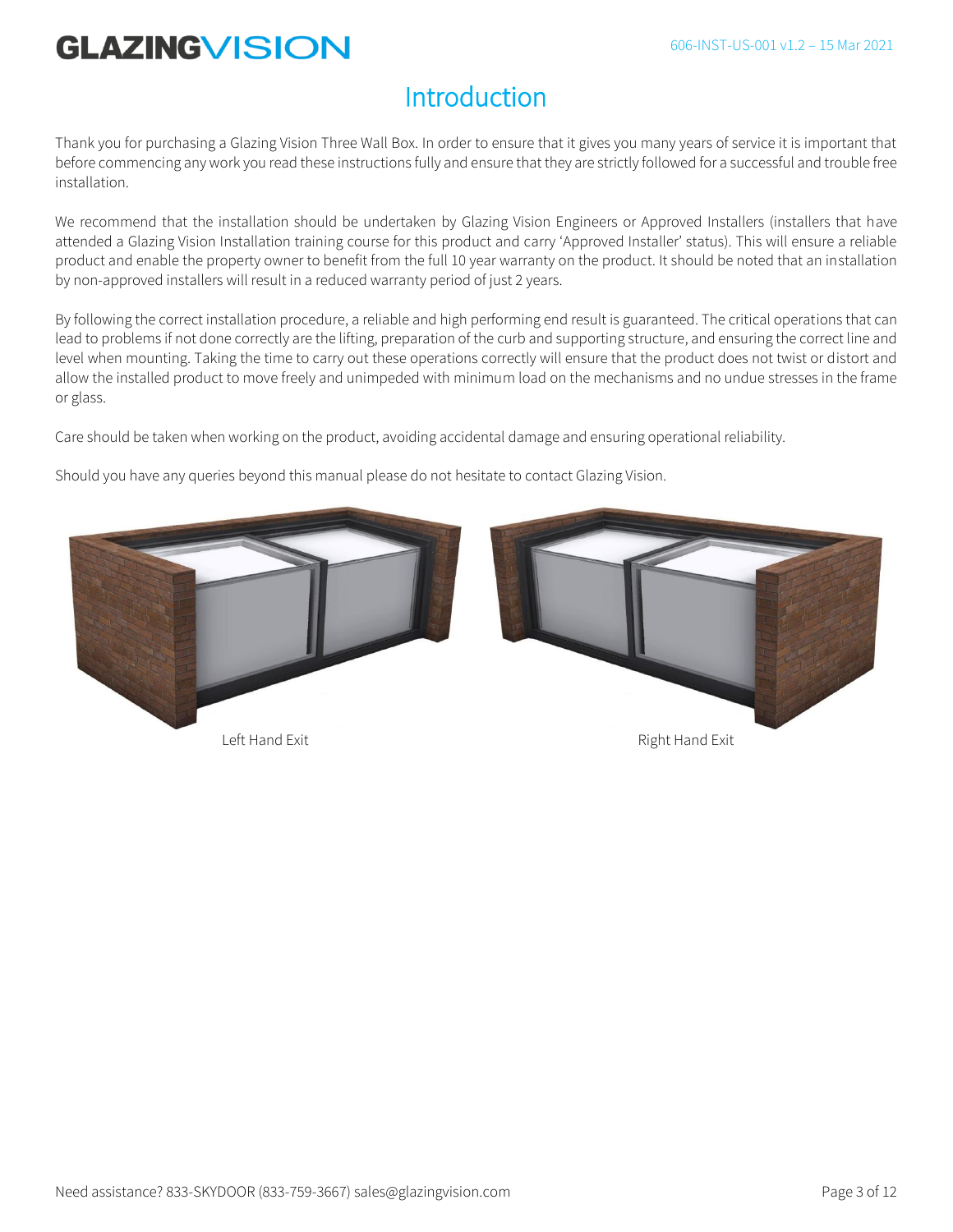### Safety Information

Installation of your skylight may involve working at heights, working at an unusual angle, being in unfamiliar locations or all of these. Before work is commenced, stop and consider the best way to carry out the task and what hazards you might encounter.

| These products can be very heavy. Extreme care must be taken during handling and installation. Full<br>consideration should be given to how you will safely transport your skylight product from the delivery vehicle<br>to the installation location. Glazing Vision strongly recommends that specialist, mechanical lifting equipment<br>is employed.                                                                                                                                                                                                                                                                                                                                                                                                                                                                                                                                                                                                                                                                                                                                                                                                                                                                                                                                                                                                                                                                  |
|--------------------------------------------------------------------------------------------------------------------------------------------------------------------------------------------------------------------------------------------------------------------------------------------------------------------------------------------------------------------------------------------------------------------------------------------------------------------------------------------------------------------------------------------------------------------------------------------------------------------------------------------------------------------------------------------------------------------------------------------------------------------------------------------------------------------------------------------------------------------------------------------------------------------------------------------------------------------------------------------------------------------------------------------------------------------------------------------------------------------------------------------------------------------------------------------------------------------------------------------------------------------------------------------------------------------------------------------------------------------------------------------------------------------------|
| Consider:<br>The weight(s) of the product purchased.<br>$\bullet$<br>How you will safely transport your skylight product from the delivery vehicle to the installation location.<br>$\bullet$<br>All lifting methods and equipment required for safe installation to eliminate manual handling.<br>$\bullet$<br>How you will safely access the area to carry out installation.<br>$\bullet$<br>Any openings, voids or unprotected edges that might pose a significant risk whilst working at height.<br>$\bullet$<br>Use of scaffolding with all appropriate edging, rails and inspection certification.<br>$\bullet$<br>If specialist access or equipment is required e.g. a fall arrest system.<br>٠<br>What personal protective safety equipment (PPE) is required for working at height - e.g. harness.<br>$\bullet$<br>Methods for safe working, for example, to avoid falling from height, reducing manual handling and so as<br>$\bullet$<br>not to drop equipment.<br>How you will transport tools and other equipment to the installation area.<br>$\bullet$<br>The number of persons required to assist with safe installation.<br>$\bullet$<br>The competence, capability and experience of the installation team to safely carry out the task.<br>$\bullet$<br>Impact of weather on safe installation, especially driving rain and high winds.<br>If in doubt, please contact Glazing Vision for assistance. |
| Anticipated hazards may include:<br>Falls from height<br>$\bullet$<br>Working with specialist lifting equipment or third-party lifting<br>Manual handling injury<br>$\bullet$<br>Equipment falling from height<br>Slips, trips and falls<br>Fragile roof areas.<br>Finger or clothing entrapment under unit, in mechanical or moving parts<br>$\bullet$<br>Working with electricity<br>Impact of weather conditions<br>Competence of personnel<br>$\bullet$                                                                                                                                                                                                                                                                                                                                                                                                                                                                                                                                                                                                                                                                                                                                                                                                                                                                                                                                                              |
| Do not attempt to repair, move or dismantle the product unless suitably competent and qualified to do so, with<br>the appropriate safety measures in place. Any repairs and/or movement of the product may invalidate the<br>warranty. Please seek advice from Glazing Vision.                                                                                                                                                                                                                                                                                                                                                                                                                                                                                                                                                                                                                                                                                                                                                                                                                                                                                                                                                                                                                                                                                                                                           |
| Any electrical work is to be carried out by a qualified and competent electrician in accordance with Glazing<br>Vision's wiring diagram(s).                                                                                                                                                                                                                                                                                                                                                                                                                                                                                                                                                                                                                                                                                                                                                                                                                                                                                                                                                                                                                                                                                                                                                                                                                                                                              |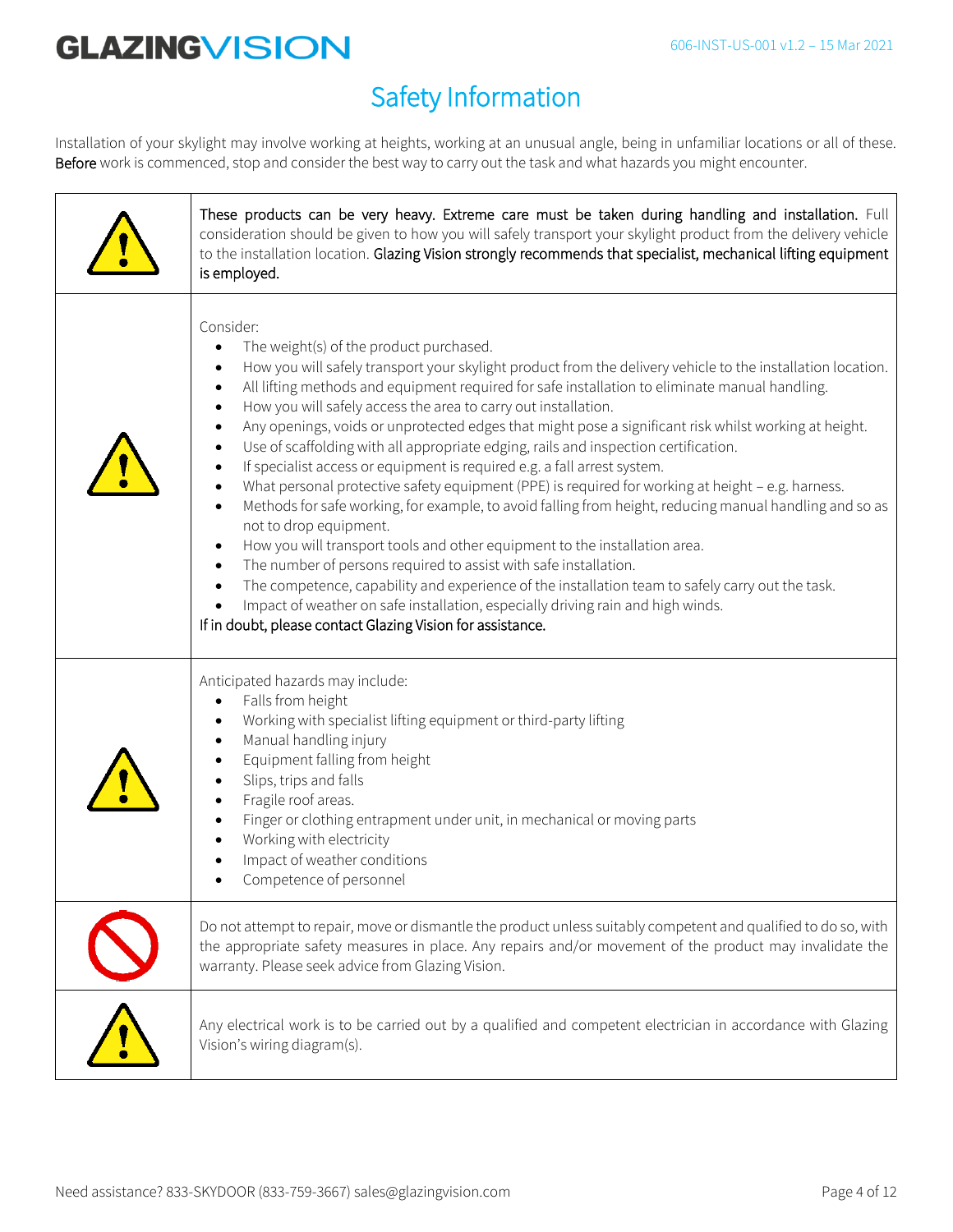



#### The following warnings are here to prevent personal injury and damage to the product. Please follow them explicitly.

#### General:

- The product must be properly installed and commissioned in accordance with this manual before it is used.
- Glazing Vision strongly recommends that any work is carried out by suitably qualified individuals (e.g. Glazing Vision Engineers or Approved Installers, or an experienced electro-mechanical service engineer).
- Glazing Vision strongly recommends that specialist, mechanical lifting equipment is employed.
- Use the product only for its intended purpose.
- Regular cleaning and maintenance must be carried out according to guidelines.
- A safe working platform must be provided for any installation/maintenance work carried out. This includes suitable edge protection.
- Glazing Vision cannot be held responsible for damage incurred during the lifting and transportation of the product to the installation location (please refer to terms and conditions of sale).

#### Pre-Installation:

- Glazing Vision products are heavy, fragile and of awkward shape and size. There may be uneven weight distribution due to the materials used and their design.
- The weight(s) of each individual product (or product section) will be clearly marked on the product and will be communicated to clients before dispatch of goods.
- Never install any product showing signs of damage. If in doubt consult Glazing Vision for advice.
- Please dispose of the packaging material for this product in a considerate manner. Cardboard and wood items are widely recycled.

#### Electrical Works/Cables:

- It is recommended that electrical work is carried out by a qualified and competent electrician.
- Do not pull, squash, bend or damage cables where they exit the product. Doing so may loosen connections and this may result in damage to the product and/or create the need for a repair visit.
- Should any cables or electrical components break or become damaged, have them repaired or replaced immediately. Deteriorated insulation of electrical parts or overloading may cause an electric shock or fire.
- Do not install the circuitry in a damp place or a place where it may come into contact with water.

### During Use:

- Do not touch the motors/mechanisms after operating the unit as they may become hot.
- Do not walk or sit on the unit (except for the dedicated treadplate).
- Risk of crush and/or trapping injuries. Make sure that fingers and other obstructions are kept clear of the product and its mechanisms at all times. Proximity (safety) sensors are fitted as standard, however care must still be taken.
- Overcurrent protection is designed to prevent damage to the product and its mechanisms. It should not be relied upon to prevent injuries.
- Do not place anything on, or cause obstruction to, the moving sections of the product as this may cause damage to the mechanisms/product and/or prevent the unit from opening/closing.
- Do not allow unauthorized persons (e.g. children) to operate the product as this may lead to personal injury or damage to the product. Do not leave children or pets unsupervised near the product – it may open/close unexpectedly (e.g. due to the rain sensor activating) and cause injury.
- Do not leave the product open in the rain, this could damage the control board and/or mechanisms. If required, a rain sensor can be specified at the time of order.

For more information or assistance please contact Glazing Vision.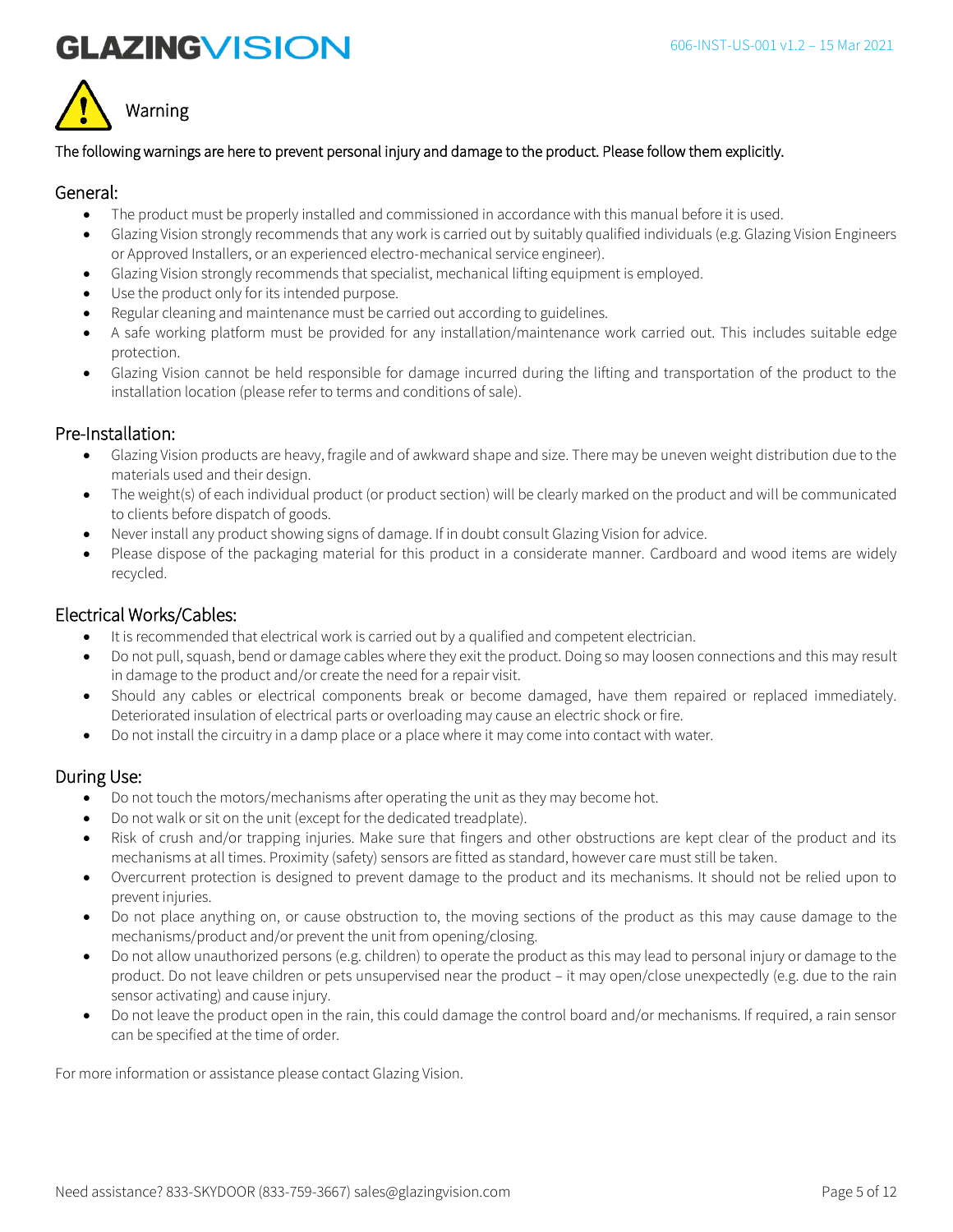### Pre-Installation Preparation



These products can be very heavy. Due consideration should be given to getting the product onto the roof safely and extreme care taken during installation.

### Points to Note Prior to Commencing Installation

- 1. The Three Wall Box should arrive on site in undamaged packaging, which includes a wooden build frame, cardboard, polyfoam glass protection and low tack tape. Please inspect for damage to packaging and/or product and advise Glazing Vision of any damage or shortfall within 48 hours from signing the receipt of your delivery.
- 2. Enclosed within the box containing this manual will be the required number of fixing woodscrews and a number of plastic packers, as well as some silicone and other required materials. The installation kit is supplied with a control switch, a Power Supply Unit (PSU) and any additional optional items selected at the time of order.

### *Standard Installation Hardware*

Enclosed within the hardware box for each unit you should find at least the following:



- 1. Three Wall Boxes have two coiled cables emerging from the motor housing as standard (if optional extras have been selected, other cables may also be present). This includes 2 single cores (red and black) 24V DC power cables and a 6 core control cable. These cables will have identification labels on them (labels should not be removed until final installation). Please refer to Glazing Vision's wiring diagrams for details of wiring requirements. Only the supplied PSU can be fitted to the unit, failure to connect this unit or wiring direct to the mains will invalidate the product warranty.
- 2. The switch used to control the operation of the Three Wall Box is a two button wall mounted control switch. This switch will allow you to operate and stop at any position between the fully open and closed positions. This switch also contains a tri-color LED to display the product status to the user. The correct control switch is supplied in the installation kit and must be installed to avoid invalidating the warranty. If required, this switch can be installed in a maintenance area and another switch of a retractive single pole double throw (SPDT, 'on-off-on', latching off) type can be parallel wired for regular use. Using a SPDT switch that only latches 'on-on' can seize the control board and therefore should not be used.
- 3. The Three Wall Box also requires a 5A fused double pole single throw (DPST) type switch (not supplied). Combined with disconnecting the battery backup (if specified), installing this switch as per the wiring diagram will allow the control board to be reset in the event of a fault (for more information on faults and troubleshooting see the operation and maintenance manual).
- 4. The curb and supporting structure must already be in place for the product. The dimensioning of the product will have taken into consideration the dimensions of the curb and supporting structure including all weathering. More information about curb and supporting structure construction can be found in Glazing Vision's sales drawings. Please note that a minimum distance of 6" clearance between the curb and any surrounding structures must be left at the front of the product. Sufficient room for installation and maintenance must also be allowed for. Additional clearance may be required at the front of the product to allow room for access.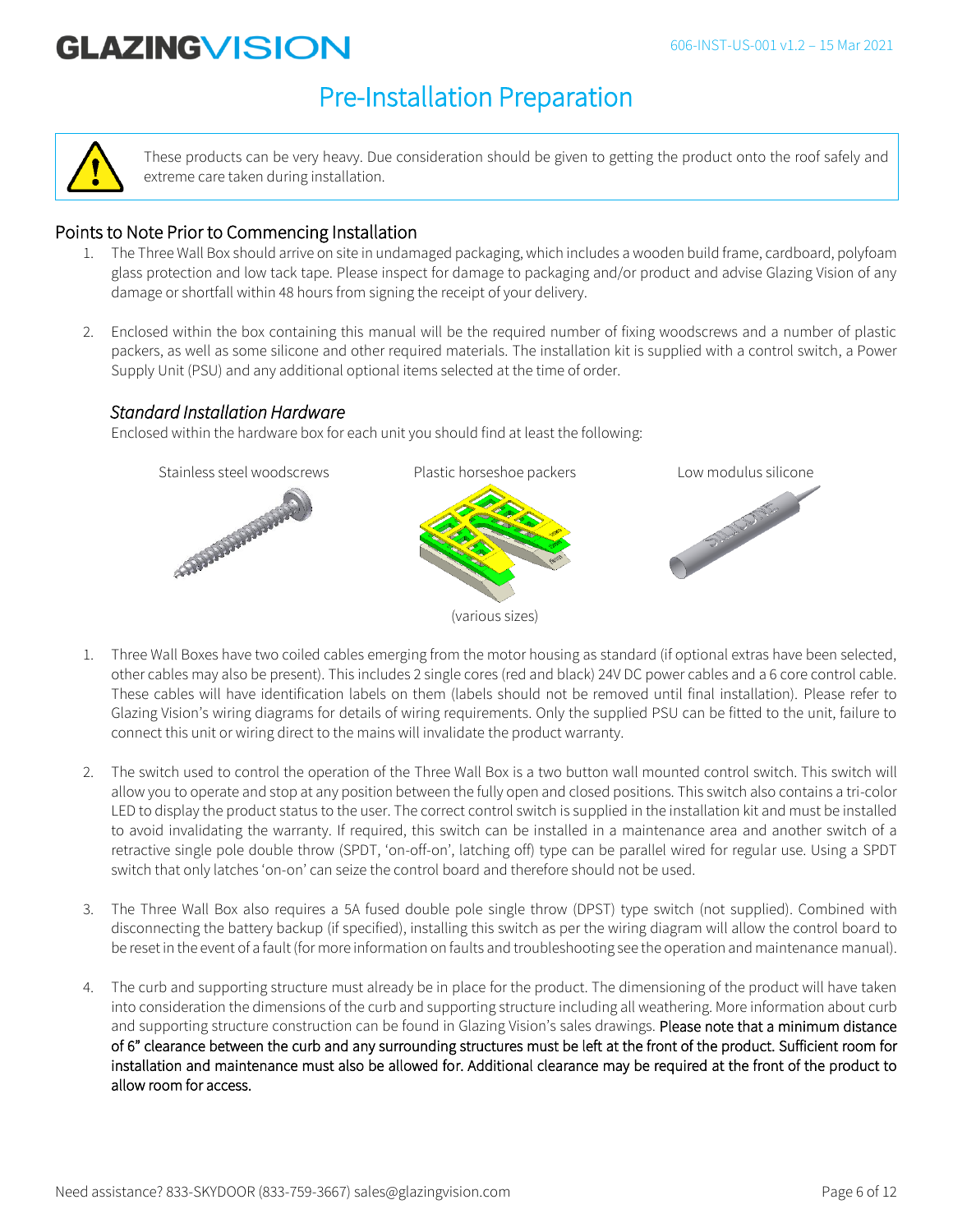- 5. It is important to ensure that the area of installation is suitably prepared. The area surrounding the supporting structure should be clear to provide safe access during the installation works. It will be necessary to work on the outside and therefore suitable provisions should be made for safe handling of the product, including all relevant personal protective equipment (PPE) and safety systems for working at heights.
- 6. Before starting installation, Glazing Vision advises that the physical curb and supporting structure dimensions are crosschecked with those given for the order, to ensure the product will fit. The curb and supporting structure will need to be within  $\pm$  3/8" of the ordered size. The top surface of the curb and the faces of the supporting structure should be flat without undulations greater than ± 1/16". Check that the cable exit hole has been included in the curb (refer to Glazing Vision's sales drawings for the location). Also check the diagonals to ensure that the curb and supporting structure has been constructed square. The curb and supporting structure must be weathered as per the sales drawings using lead or a similar load bearing material. If using any metallic waterproofing material, take care not to apply it in such a way that will cause a thermal bridge which can lead to internal condensation and invalidate the product warranty.
- 7. These products can be very heavy. Glazing Vision strongly recommends that a structural engineer is consulted when designing the structure(s) that will support the product and the surrounding structure. Nothing in this manual or on Glazing Vision's sales drawings constitutes a structural proposal.
- 8. Glazing Vision strongly recommends that a 'dry run' (without any silicone) is completed before committing to the final installation.

### Sales Drawings

Sales drawings for the Three Wall Box can be obtained by downloading them from Glazing Vision's website [\(www.glazingvision.com/technical-downloads\)](http://www.glazingvision.com/technical-downloads) or by contacting Glazing Vision.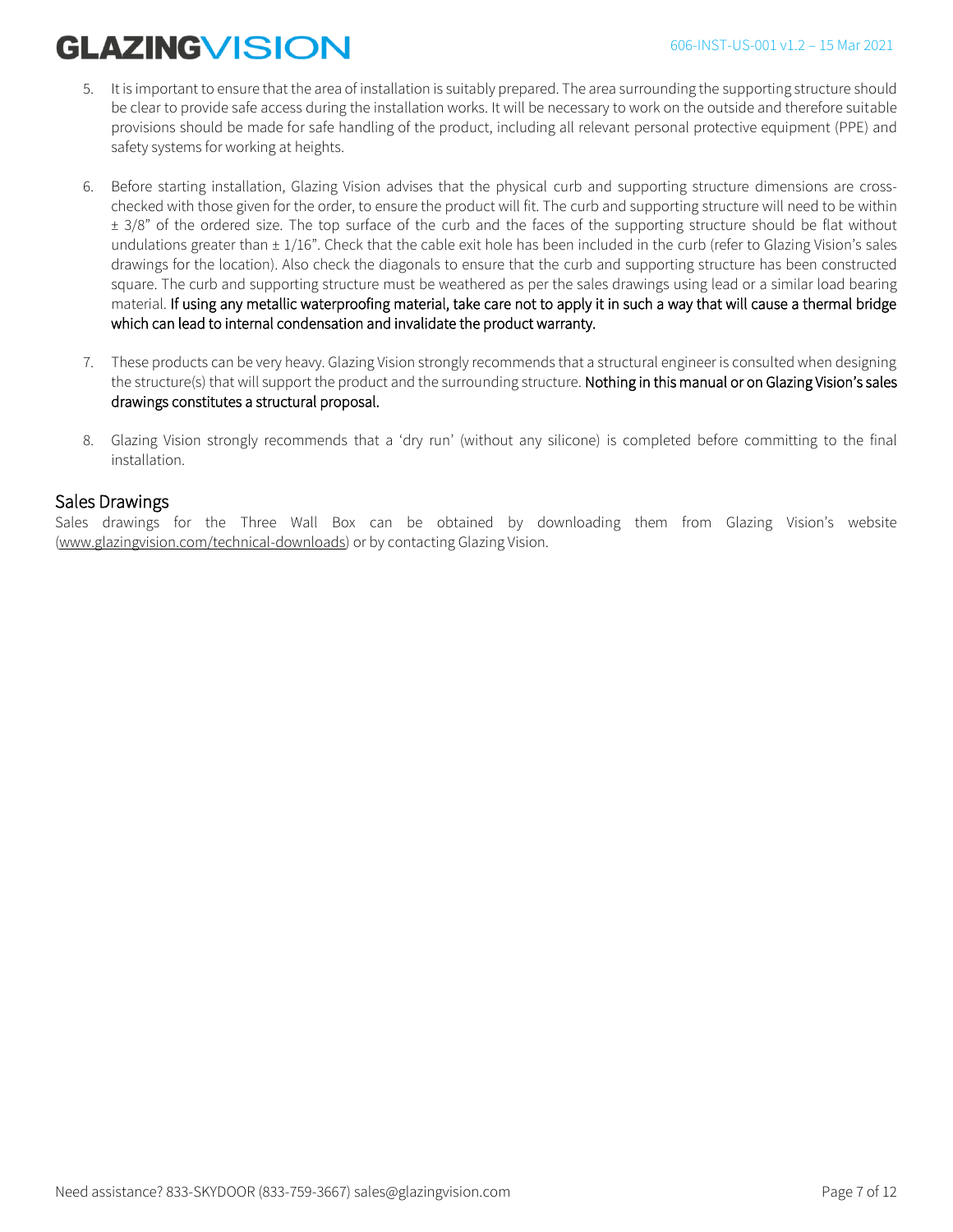### Fitting the Lifting Equipment

The lifting frame is fully configurable and will fit any size of product. Use Glazing Vision's drawing of the lifting frame to assist with identifying parts and how they fit together. Note that not all products (only those over 98-3/8" wide) will need the orange colored parts of the lifting frame.

To fit the lifting frame, it may be necessary to peel back and remove some of the protective packaging. Leave as much as possible intact.

To assemble the lifting frame, work from the base up (front feet to rear lifting plates). Start by sliding the feet of the lifting frame underneath the front of the product (you may need to remove product flashings to do this, note that there should be cut outs in the build frame, but if not, you may need to create them). Next, slide the vertical members into the feet. Slide the joining brackets onto these verticals (take care that they do not drop onto the glass) and slide the front horizontal members into place. Attach the rear lifting plates to the product (you may need to remove product flashings to do this) and slide the remaining horizontal members in (they should be positioned so that they are parallel with the ground). Everything should then be pinned in position through the closest holes using the clevis pins and the R-clips.



*Figure 1 – Lifting frame installed*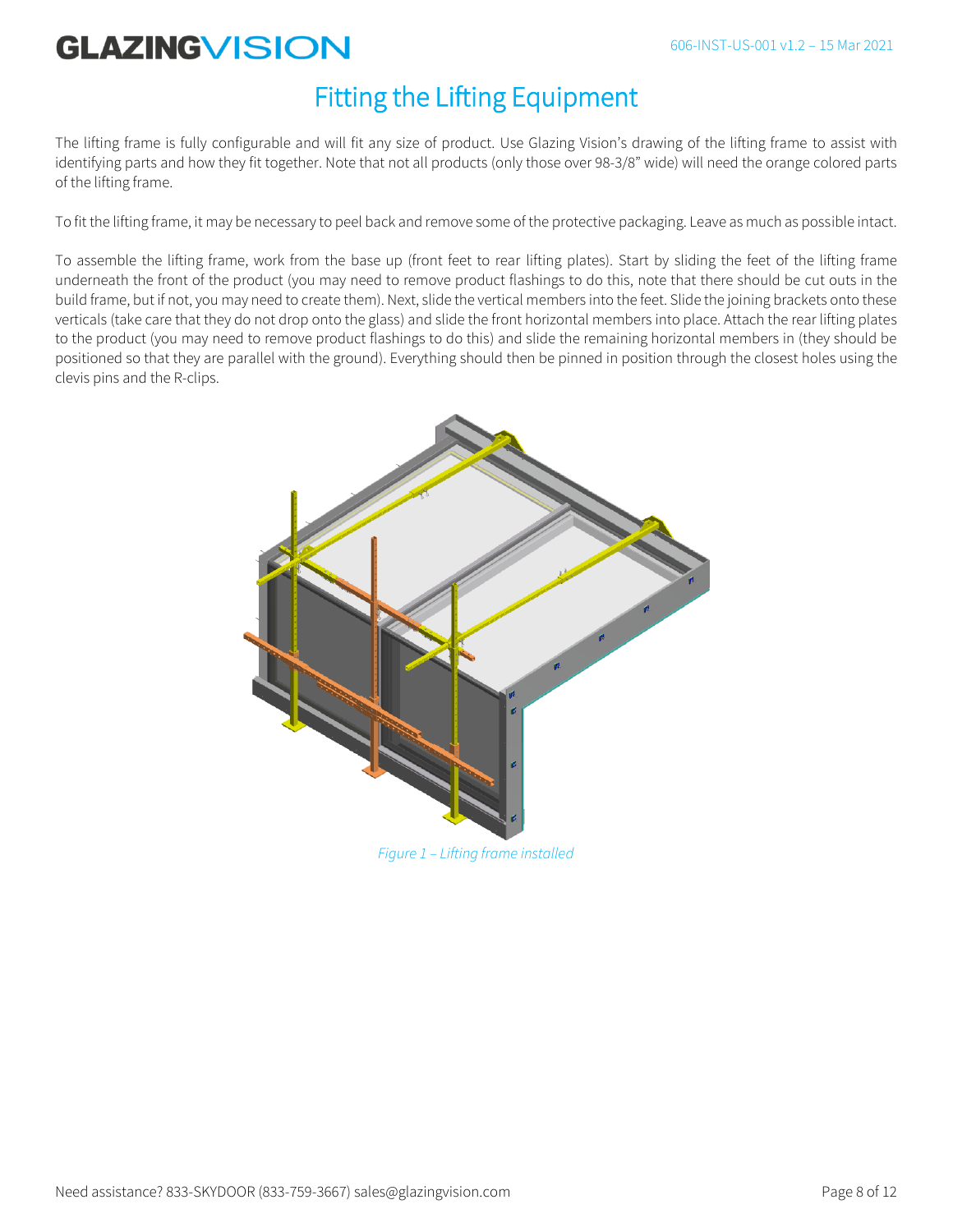#### 606-INST-US-001 v1.2 – 15 Mar 2021

# **GLAZINGVISION**

### Installation Procedure

A suitable lead (or similar) flashing will be required over the wall abutment following installation. This will need to be done by a contractor. To reduce the possibility of damage to the glass it is recommended that any chasing of brickwork for flashings is completed prior to product installation. It is also recommended that temporary battens are secured to the wall to support the weight of the product during installation. The battens should be installed on all three walls at the level of where the internal finishes will sit (note the 3° fall built into the product). The battens can be removed when installation is complete.



*Figure 2 - Temporary wooden support battens in place*



Prior to commencing installation, photographs of the fully weathered curb and supporting structure and surrounding area must be taken and retained for future reference.

### Step 1

If not already done so, install the temporary support battens.

Remove all packaging from the product including polyfoam glass protection and low tack tape.



When removing the packaging, try to keep it intact as much as possible, so that after installation it can be re-used to protect the product until project completion and final handover.

### Step 2

Fit the chosen lifting equipment to the product sections and check that it is secure.

Carefully lift the product to the installation site (roof) using strops underneath the wooden build frame (spreader bars will be needed – Glazing Vision recommends a 1 over 2 spreader arrangement but please consult with your lifting specialist). This is to ensure that the build frame does not separate from the product during the lift. Do not lift the product to the roof using the lifting frame (this is for installation purposes only).

### Step 3

A dry fit is needed first, so that the fixing holes can be drilled into the wall.

The product should be lifted off the wooden build frame (remove the fixings first) and placed onto the curb. Dry fit the product (install without adhesives), then mark the position of the fixing holes through the pre-drilled holes in the product's framework. To do this, attach hooks to the shackle points on the lifting frame and then gently lower the product onto the supporting structure ensuring that the cables are not kinked or snagged under the framework – feed the cables exiting from the underside of the unit into the cable exit hole in the curb.

Remove the section and drill Ø5/16" x 2-3/8" holes into the supporting structure. Insert the wall plugs.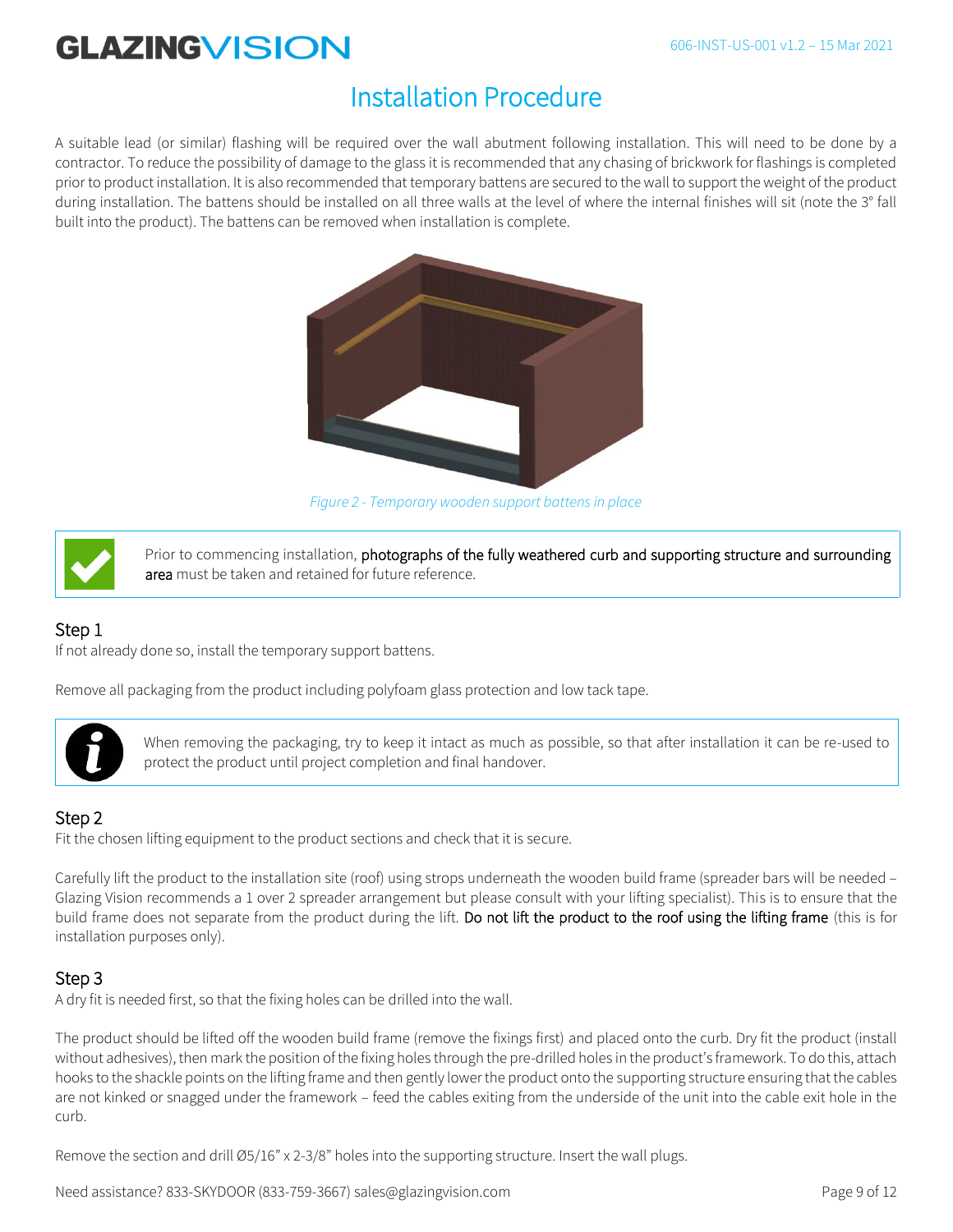#### Step 4

Apply a generous amount of silicone (supplied in the installation kit) to the entire top surface of the curb where the product will sit.

### Step 5

Lower the product onto the supporting structure ensuring that the cables are not kinked or snagged under the framework – feed the cables exiting from the underside of the unit into the cable exit hole in the curb.

With the framework in contact with the curb top and the majority of the weight still supported by the crane/lifting equipment, adjust the position of the product on the curb so that the internal framework is equally spaced and aligned with the internal finishes. Check also that the product is level across the rear wall. Take care when positioning the product during final installation, as once the weight of the unit has been placed onto the sealants it adheres to the curb making repositioning difficult.

Once satisfied that everything is correctly positioned, carefully release the weight of the product. Remove the crane and lifting frame.

### Step 6

Starting with the rear wall, secure the product to the supporting structure using the woodscrews and packers provided in the hardware kit. The packers must fill the entire gap between the supporting structure and product for each woodscrew. Care should be taken when tightening the fixings to ensure the frame does not distort. Once the fixings are all in place the temporary support battens can be removed.



### Step 7

Once the product has been installed, the door position should be checked and if necessary realigned. This can be done by adding or removing shims on the wheel carriages at the top and bottom of the door. To do this, remove the external product flashings, then use an inflatable air wedge or similar to support the weight of the door. Next, working on one carriage at a time, loosen the fixings connecting the carriage to the door frame, remove the carriage and add/remove shims as necessary. Once complete, reattach the carriage. The door should be set up so that it runs parallel to the base frame with a good seal all around in the closed position. When the door is moved it should move freely and unimpeded. Once set up, the carriages should be locked in place by drilling and tapping two M6 x 6 mm holes into the product framework behind each carriage using the holes in the carriages as a template. Take care not to damage the glass whilst doing this. An M6 fixing with threadlock applied should then be inserted.



Need assistance? 833-SKYDOOR (833-759-3667) sales@glazingvision.com Page 10 of 12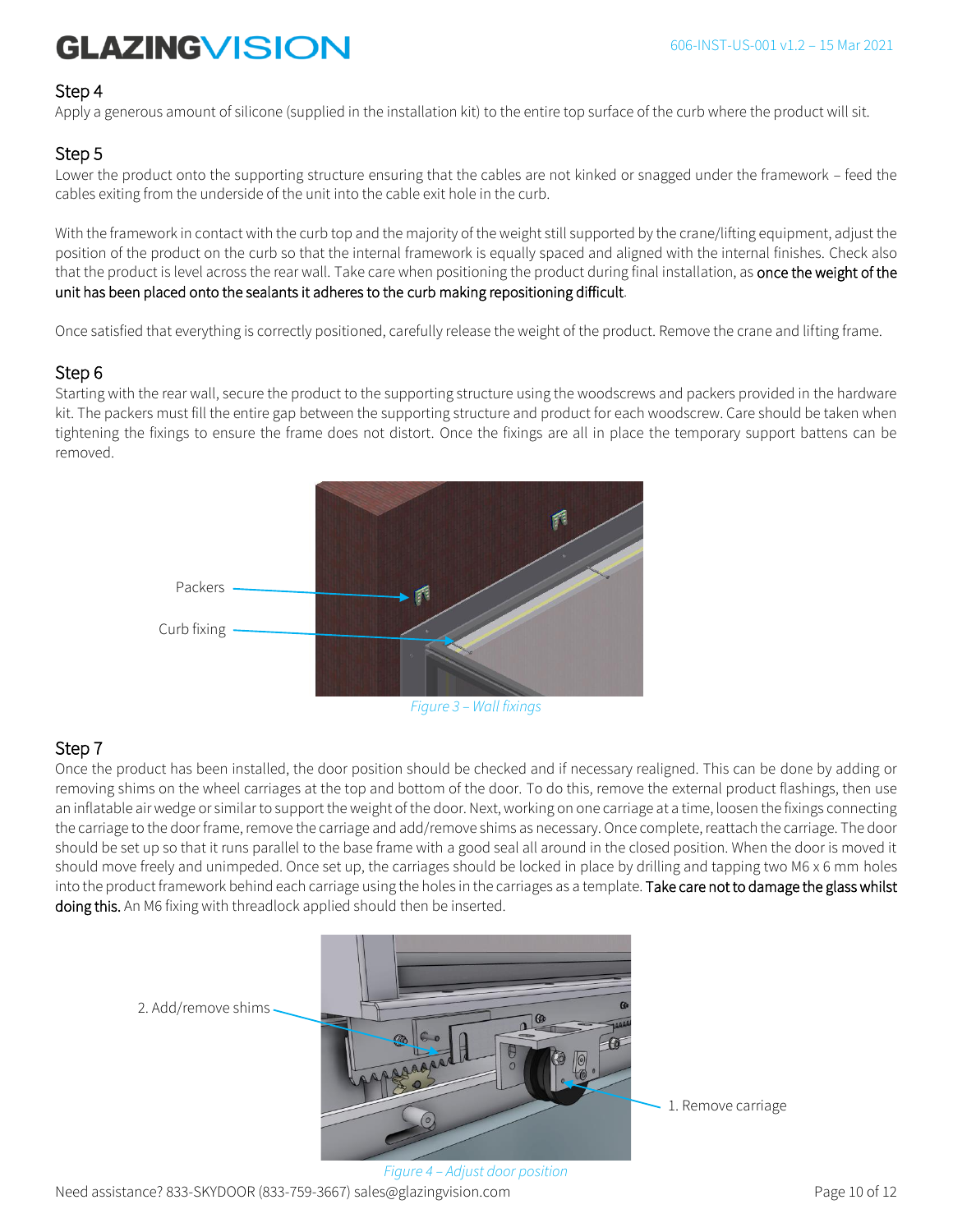### Step 8

Pump plenty of silicone into any holes (for attaching the lifting frame) in the base frame including underneath the treadplate (the treadplate can be removed to gain access if necessary).

To finish the wall abutments, run a bead of silicone along the edge of the framework, both inside and outside.

The flashings can now be affixed to the product, and the joints between them should be siliconed to ensure a watertight seal.

### Step 9

A suitable lead (or similar) flashing should now be installed over wall abutment. This needs to be done by a contractor.

### Step 10

Terminate the cables and apply power to the product following the wiring diagrams. Also install and connect any optional extras as directed (refer to Glazing Vision's sales drawings and wiring diagrams).

### Step 11

Before initializing the Three Wall Box, first check that there are no obstructions preventing the lid from moving freely e.g. scaffolding or loads placed on the lid. Check also that the product's mechanisms are properly engaged (i.e. the manual override procedure has not been carried out – refer to the operation and maintenance manual), failure to check this could result in mechanical damage. Switch on the power. If the product cannot be seen when standing next to the wall mounted control switch, ask for assistance before continuing. When you are ready to run the Three Wall Box for the first time, press the close button on the wall mounted control switch. This ensures that everything is zeroed prior to opening. The product can now be opened for the first time by pressing and holding the open button on the wall mounted control switch. When operating the product for the first time it is important to check that both mechanisms are working in tandem and the door moves evenly. If something does not function as expected, immediately let go of the switch and contact Glazing Vision for assistance.



Once installation has been completed take photographs of the finished installation. These must be retained for future reference.

### Interior Finishing

Glazing Vision does not specify the finishes permitted except for the following stipulations:

- The finish must be built up to the internal dimension of the product see Glazing Vision's sales drawings.
- No interior metal component (for example edging strips for drywall) may touch any part of the product framework that is the outer color (RAL 7015 grey as standard).
- Any airspaces between the aluminum frame of the product and the internal finishes must be filled with insulating material.
- Nothing should be fixed directly to the product.
- Nothing should interfere with any mechanisms or controls present or prevent the removal of the treadplate (access is required for maintenance reasons).



Contravention of any of these stipulations may severely undermine the thermal efficiency of the product.